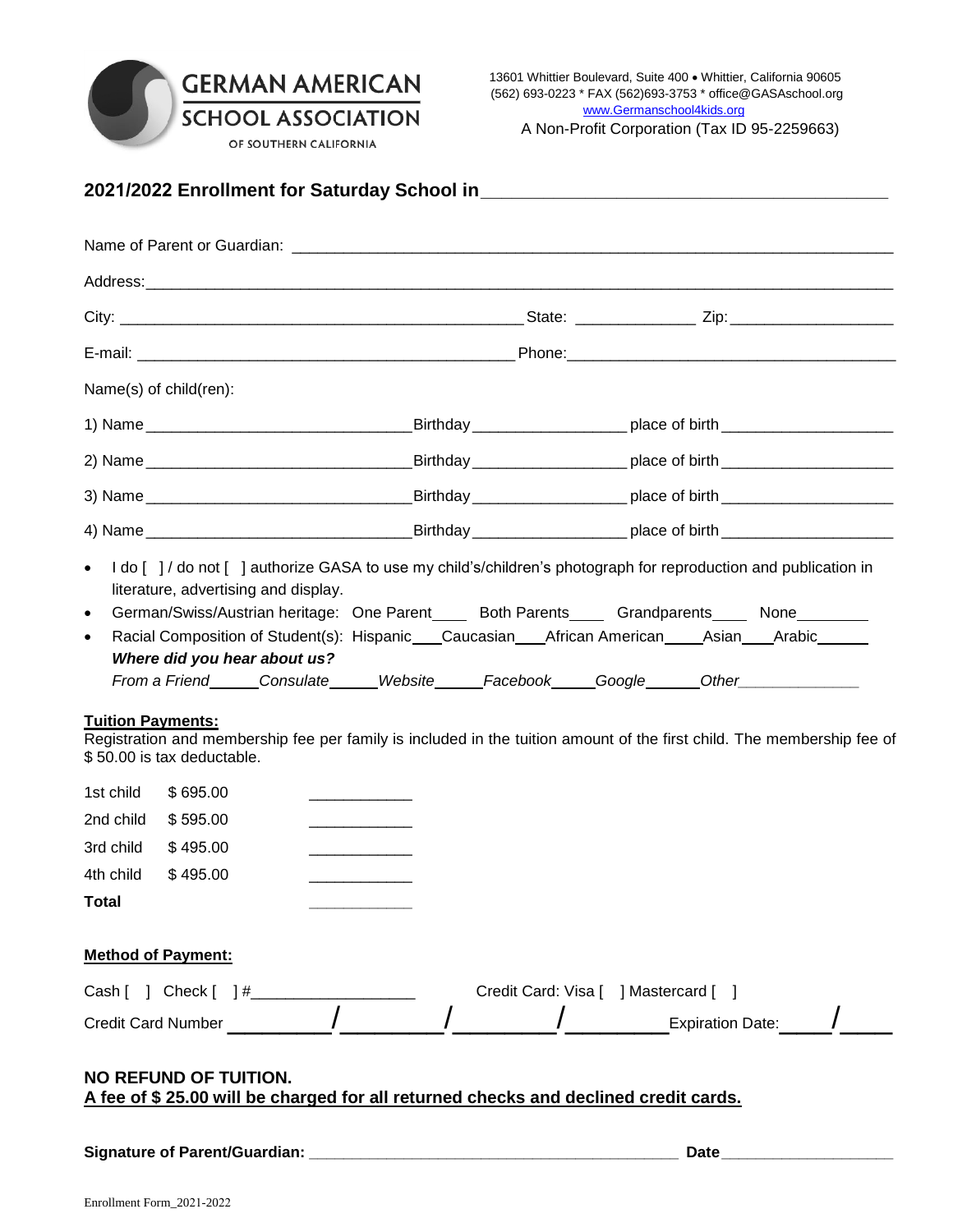## **Assumption of the Risk and Waiver of Liability Relating to Coronavirus / COVID-19**

The novel coronavirus, COVID-19, has been declared a worldwide pandemic by the World Health Organization**. COVID-19 is extremely contagious** and is believed to spread mainly from person-to-person contact.

**The German American School Association of Southern California ("GASA")** has put in place preventative measures to reduce the spread of COVID-19, following CDC guidelines; however, GASA cannot guarantee that your child will not become infected with COVID-19 attending any of our GASA Schools. It could increase your risk and your child's risk of contracting COVID-19.

By signing this agreement, I acknowledge the contagious nature of COVID-19 and voluntarily assume the risk that my child(ren) and I may be exposed to or infected by COVID-19 by attending a GASA School and that such exposure or infection may result in personal injury, illness, permanent disability, and death. I understand that the risk of becoming exposed to or infected by COVID-19 at a GASA School may result from the actions, omissions, or negligence of myself and others, including, but not limited to, GASA's employees. I voluntarily agree to assume all of the foregoing risks and accept sole responsibility for any injury to my child(ren) or myself (including, but not limited to, personal injury, disability, and death), illness, damage, loss, claim, liability, or expense, of any kind, that I or my child(ren) may experience or incur in connection with my child(ren)'s attendance at a GASA School.

On my behalf, and on behalf of my children, I hereby release, covenant not to sue, discharge, and hold harmless, GASA, its employees, agents, and representatives, of and from the Claims, including all liabilities, claims, actions, damages, costs or expenses of any kind arising out of or relating thereto. I understand and agree that this release includes any claims based on the actions, omissions, or negligence of GASA, its employees, agents, and representatives, whether a COVID-19 infection occurs before, during, or after participation in a GASA School.

\_\_\_\_\_\_\_\_\_\_\_\_\_\_\_\_\_\_\_\_\_\_\_\_\_\_\_\_\_\_\_\_\_\_\_\_\_\_\_\_\_\_\_\_\_\_\_\_\_\_\_\_\_\_\_\_\_\_\_\_\_\_\_\_\_\_\_\_\_\_\_\_\_\_

\_\_\_\_\_\_\_\_\_\_\_\_\_\_\_\_\_\_\_\_\_\_\_\_\_\_\_\_\_\_\_\_\_\_\_\_\_\_\_\_\_\_\_\_\_\_ \_\_\_\_\_\_\_\_\_\_\_\_\_\_\_\_\_

Signature of Parent/Guardian **Print Name of Parent/Guardian** 

Name of Student/s Date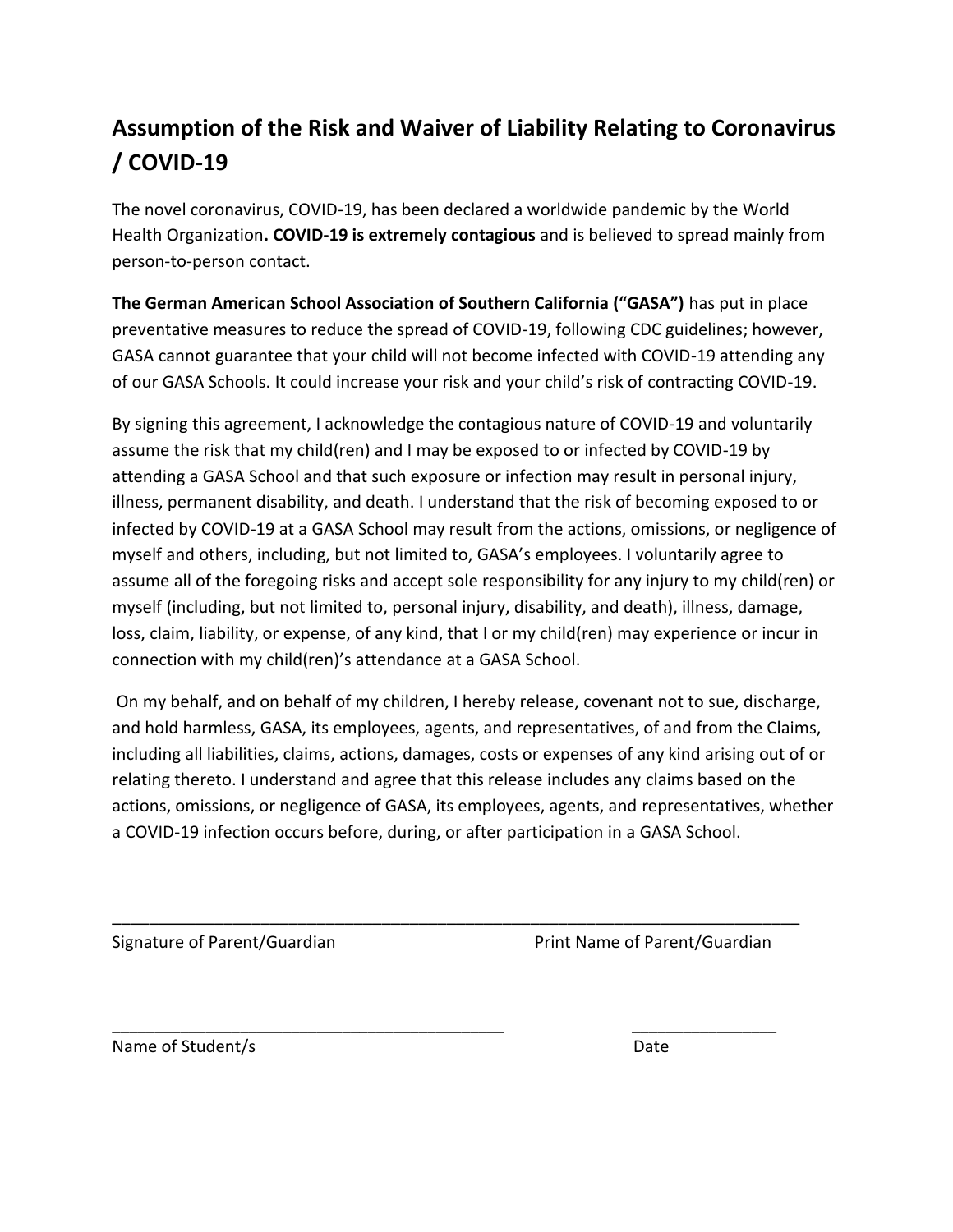

## **Parent and Student Responsibilities**

1. The German American School Association is a nonprofit educational organization that does not discriminate on the basis of race, color, religious beliefs, sex, age, national origin, disability or any other classification protected by applicable law.

2. Classes will take place at different locations.

3. Return check policy: \$ 25.00 will be charged for all returned checks and declined credit cards.

4. In the Saturday Schools, students under 4 years of age can only be accepted after a 4 week trial period following enrollment. The fee for the trial is \$ 140.00 which will be applied to the tuition, if the student is fully enrolled.

5. The German American School Association has the responsibility to provide appropriate educational instruction for all students. **Only for in house instruction** classes are from 9:00 a.m. to 12:00 noon. Students are expected to be at school, prepared for class, at 8:50 a.m. Students must be picked up no later than 10 minutes after the end of classes. The German American School Association is not responsible for the students after their scheduled classes.

6. With the application for membership and enrollment, parents may request the by-laws of the German American School Association.

7. **The German American School Association is committed to providing a safe learning and working environment and expects everyone to conduct themselves in a manner that shows respect of self, respect of others and respect of property. Any behavior that is disruptive to a good learning environment or any behavior that infringes on the safety or well-being of students, employees, or any other persons within the school's jurisdiction will not be tolerated. Disruptive behavior includes, but is not limited to:**

*Fighting, bullying, teasing*

*Use or possession of controlled substances and/or weapons, including replicas and toy weapons, and other dangerous objects Defiance and class disruption Inappropriate language, spoken and/or written Theft* **and** *damaging school or private property* 

**Any disruptive behavior will result in a warning and/or possible immediate or subsequent suspension or expulsion from school. Parents will be held liable for any damages.**

\_\_\_\_\_\_\_\_\_\_\_\_\_\_\_\_\_\_\_\_\_\_\_\_\_\_\_\_\_\_\_ \_\_\_\_\_\_\_\_\_\_\_\_\_\_\_\_\_\_ \_\_\_\_\_\_\_\_\_\_\_\_\_\_\_\_\_\_\_\_\_\_\_\_\_\_\_\_\_\_\_\_ parent's signature and student's signature student's signature

> 13601 Whittier Boulevard, Suite 400 Whittier, CA 90605 (562) 693-0223 FAX (562) 693-3753 office@gasaschool.org www.germanschool4kids.org